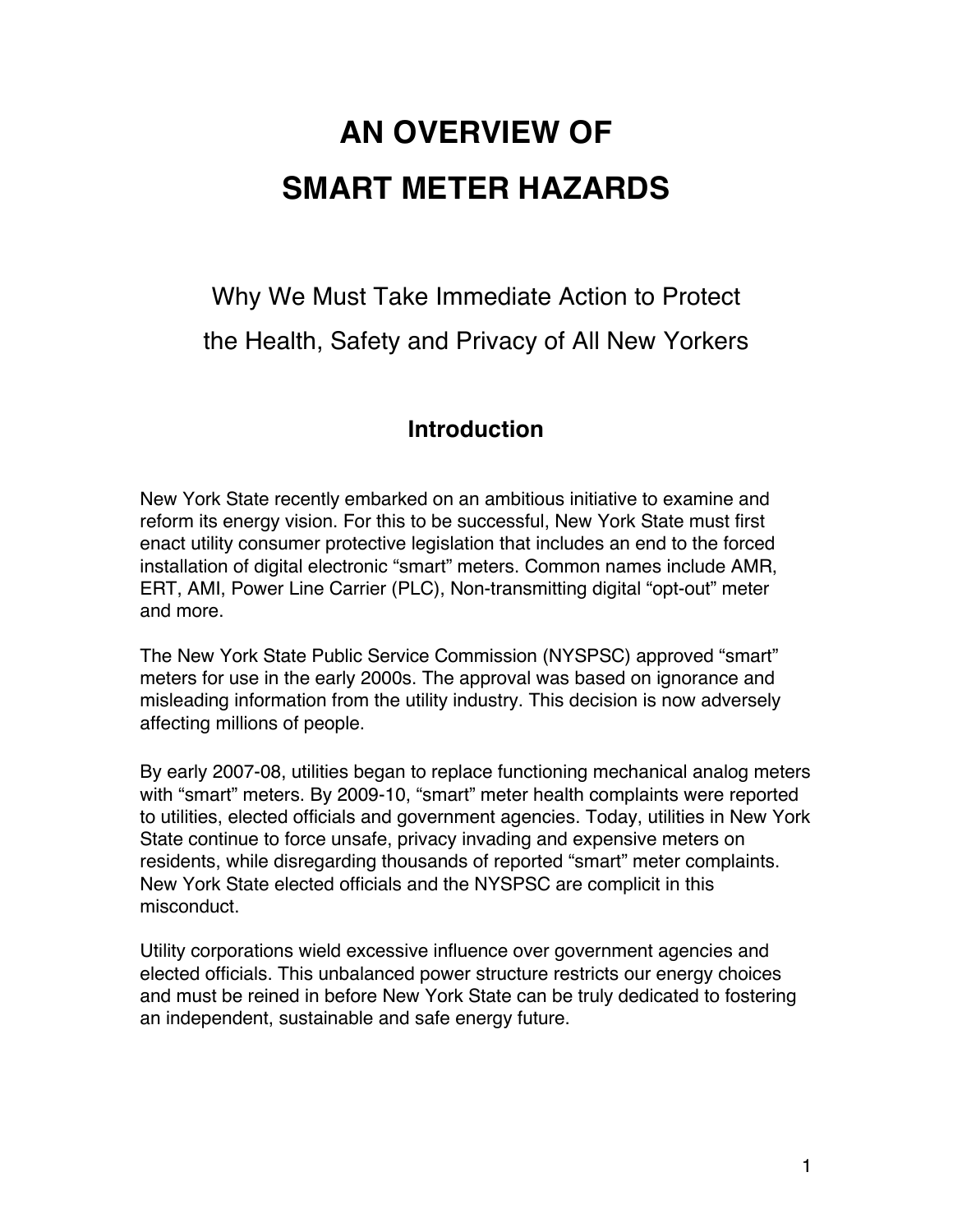#### **What is Wrong With Smart Meters?**

**HEALTH** – "Smart" meters are energy-intensive digital electronic devices that collect, record and transmit private utility usage data. These meters emit dangerous non-stop pulsed microwave and/or electrical radiation. This exposure is making some people very ill. Symptoms include insomnia, heart palpitations, heart ailments, tinnitus, anxiety, depression, inflammation, intestinal ailments, headaches, skin rashes, high blood pressure, strokes, cancer, worsening of previous illnesses and more.

Because utility companies in New York State refuse to accommodate customer requests for safe analog meters, there are residents who have chosen to live without electricity rather than continue to be sickened by "smart" meter radiation. Some New Yorkers have taken it upon themselves to remove "smart" meters and replace them with analog meters in spite of utility threats to cut services. (Source A. See links on page 10 for information about "smart" meter health risks.)

**SAFETY** - In addition to health risks, "smart" meters are causing fires, explosions and equipment failures across the United States and around the world.

Utilities and government agencies overlooked evaluating the dangers of retrofitting a complicated electronic microwave "smart" meter into a socket and electrical system that was designed to work with a mechanical analog meter. Furthermore, "smart" meters lack surge protection, whereas analog meters are built with substantial surge protection. Power surges can cause fires, explosions and equipment failures. It is a fact that people have died in fires caused by "smart" meters.

"Smart" meters are not Underwriters Laboratory (UL) safety approved. Perhaps the utility industry knew about the many electrical problems associated with "smart" meters and, as a result, never obtained UL approval for them. It is generally accepted that all electronic devices should be UL approved. In fact, utility companies' own "safety" pamphlets strongly recommend using only electronic devices that are UL approved. Why has the NYSPSC allowed utilities to install electronic-intensive "smart" meters that are not UL approved?

Thousands of "smart" meters have been recalled for various failures, at consumer expense, through tax dollars and raised utility rates. These failures include over-billing, faulty operation, unreliable signals, overheating, melting circuit boards, fires, explosions and other safety concerns. (Source B. See links on page 11 for information about UL safety recommendations, fires, explosions and "smart" meter recalls.)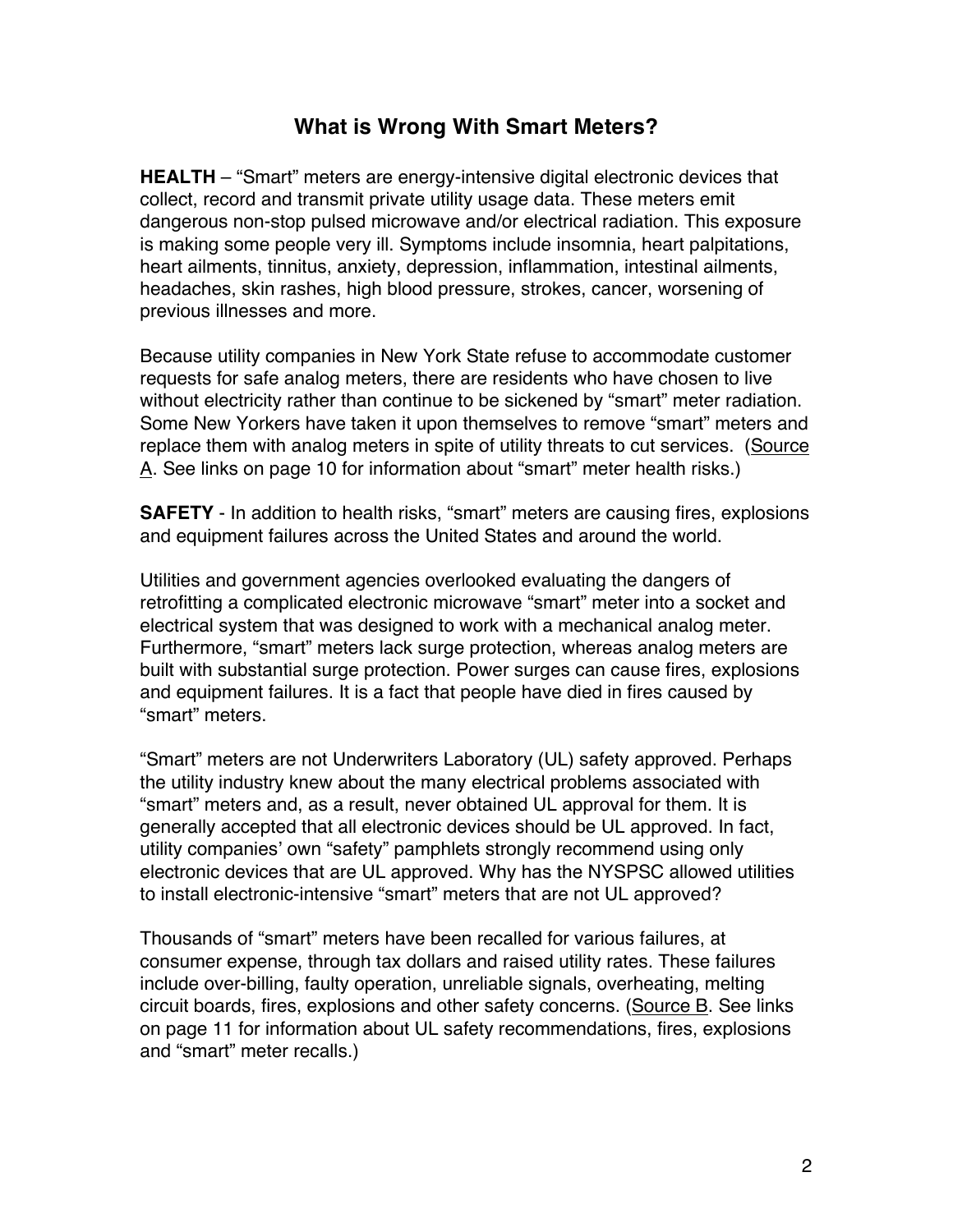**PRIVACY** - Along with posing health, safety and fire risks, "smart" meters invade utility consumers' privacy. "Smart" meters allow utility companies to extract utility consumer private utility usage data without permission. We pay utilities to deliver electricity, water and gas. We have not given them the right to invade our privacy by stealing our personal data.

Security experts warn that "smart" meters are a major cyber-security threat because they can be electronically hacked. In its rush to profit, the utility industry failed to calculate the vulnerability of wireless "smart" meter networks to terrorist attacks that could shut down essential parts of local and national utility operations.

Likewise, the transmission of private utility usage data is vulnerable to hackers who have the ability to determine when residents are not home. This makes individuals susceptible to crime through "smart" meter wireless networks. (Source C. See links on page 11 for information about "smart" meter privacy breaches and cyber-security risks.)

## **Utilities Spread Misinformation About Smart Meters**

When corporations spread misinformation about their products, it is important for government agencies, elected officials, environmental groups and the public to take notice and learn the facts. Utility providers in New York State have made the following false claims about "smart" meters:

**1**. Since 2010, utility companies in New York State have claimed their meters are not "smart" meters.

FACT: Today, when customers contact utility providers about meter concerns, the companies instruct their employees to deceive the public by insisting that their digital electronic meters are not "smart" meters. This name game must stop. "Smart" is the word the industry chose to sell digital electronic meters. Because so many problems were reported after the installation of "smart" meters, the word "smart" became synonymous with the dangers of this technology. Instead of changing their ill-conceived digital electronic meters, the utilities simply changed the names of the meters to "AMR," "ERT," "non-transmitting digital opt-out," etc. These are all "smart" meters, regardless of the labels with which the utilities attempt to mask them. (Source D. See links on page 12 for proof about utility industry meter name games.)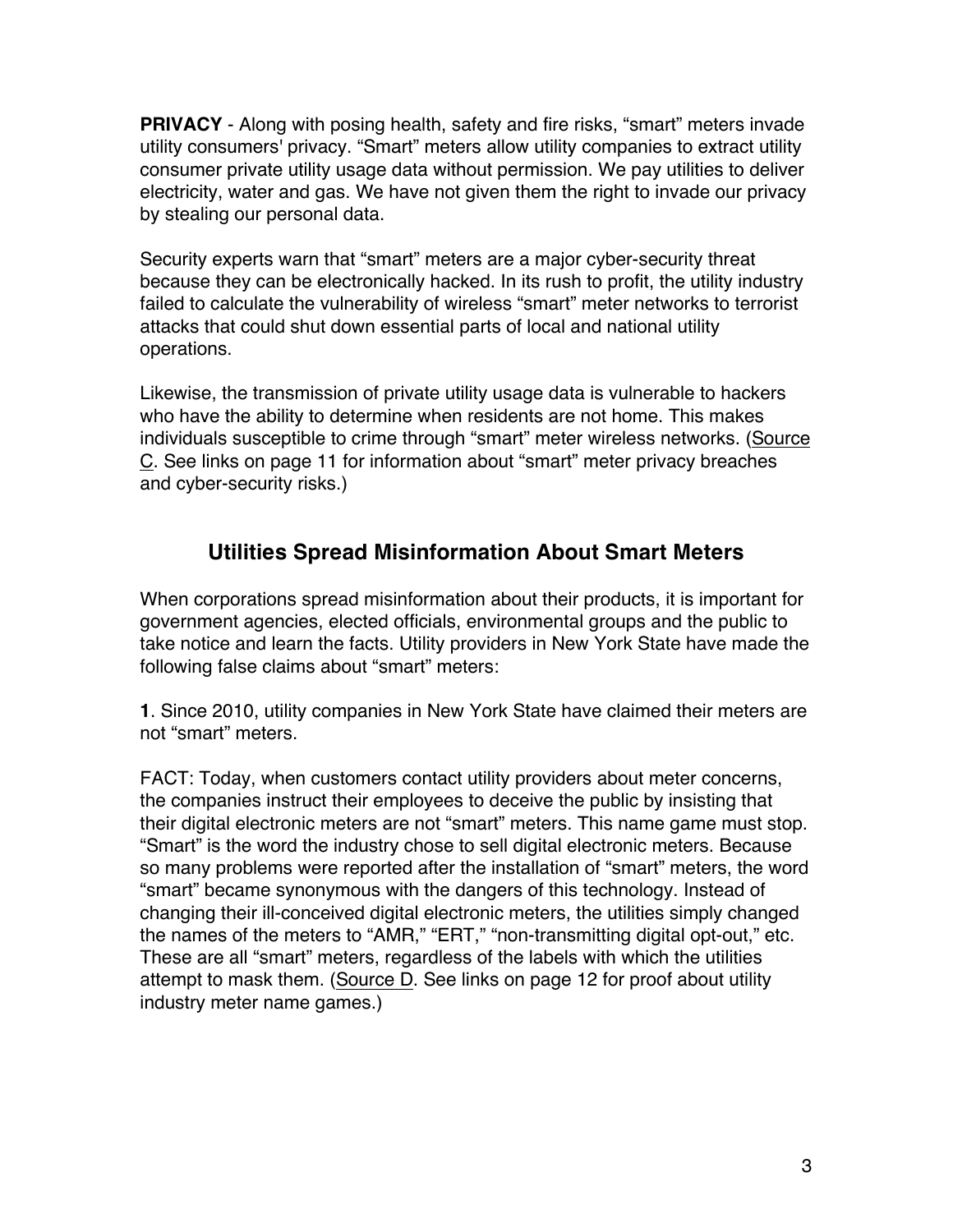**2**. The utility industry claims "smart" meters are safe and have been tested for health and safety.

FACT: The industry bases its "smart" meter health and safety claims on flawed Federal Communication Commission (FCC) testing for electrical interference. In the only test that the FCC conducted, the "smart" meter was not connected to, nor did it interact with, realistic conditions found within electrical systems, electronic and wireless equipment, building materials and biological systems. This test failed to include unpredictable variables found within buildings. These circumstances determine if there will be electrical problems, electronic equipment failures, fires and/or adverse health affects after "smart" meters are installed. The FCC never tested "smart" meters for health and safety. The FCC is not a health agency.

In 2010, New York State residents reported illnesses after utility companies installed "smart" meters. In response, Stop Smart Meters NY hired Isotrope, an expert engineering firm, to investigate the microwave radiation emissions caused by "smart" meters. Starting with basic microwave detecting equipment, Isotrope confirmed that "smart" meters transmit non-stop pulsed microwave signals.

Using more sophisticated microwave detecting equipment, Isotrope also determined that "smart" meters cause conducted pulsed microwave radiation (CPMR) to travel into and contaminate home electrical wiring systems. A "smart" meter unleashes CPMR through the electric circuit breaker panel, which then transforms an entire electrical wiring system into a massive pulsed microwave antenna. Once CPMR corrupts the electrical system, it radiates at unpredictable levels and locations within a building. This "antenna effect" results in an unprecedented and constant whole body microwave radiation exposure. Microwave radiation is designated by the World Health Organization (WHO) as a Class 2B carcinogen. (Source E. See link on page 12 for facts about WHO 2B carcinogen classification.)

On page 16 of the Isotrope report, a photograph depicts the "FCC Part 15.247" testing of a "smart" meter. The meter was altered to fit the test modality. The photograph shows that the FCC laboratory attached a power cord to the bottom of the meter. A utility meter does not employ a power cord. The Isotrope report states: "Using a power cord instead of setting up the power wiring the way the device is actually used may not reveal how the house circuit wiring through the meter may act. The actual *in-situ* wiring may be more like an antenna that may pick up unwanted RF energy and noise within the meter and conduct it into the residence." The Isotrope report further explains that, in a proper test, the "smart" meter would have failed. (Source F. See link on page 12 to the Isotrope report.)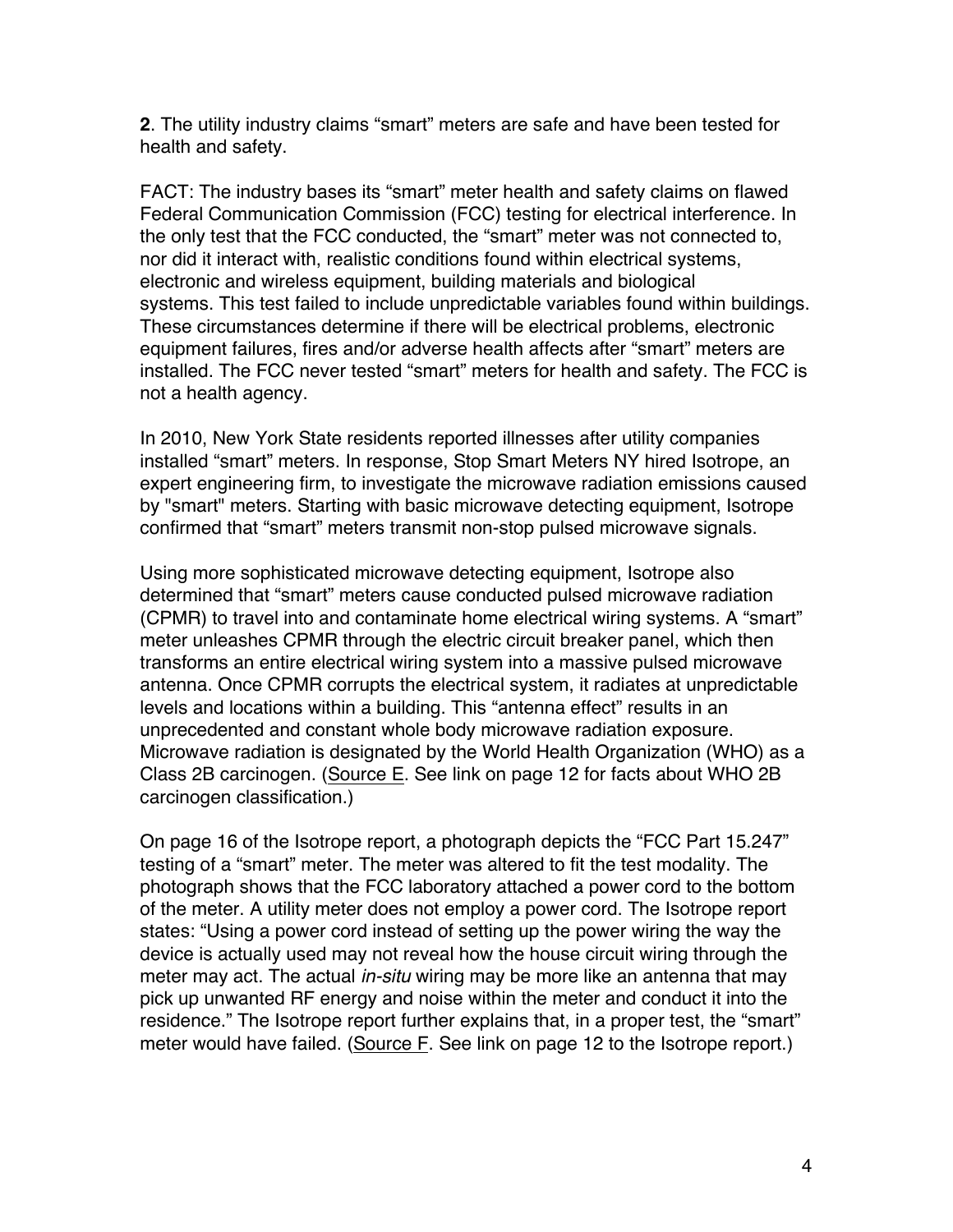In its testing procedure, the FCC also failed to detect unacceptable and harmful levels of conducted high frequency voltage transients, known as "dirty electricity." "Dirty electricity" is triggered by electronic components inside "smart" meters, including the switch mode power supply. Analog utility meters contain no electronic components and therefore cause no "dirty electricity" or CPMR. Unleashing this technology on an unknowing public before it was tested correctly has resulted in thousands of reported health injuries, fires, explosions and electronic equipment failures. Based on fatally flawed testing that was never intended to assess health and safety, elected officials and government agencies have allowed the utility industry to force hazardous electronic devices on New York State residents.

In addition, utility workers who drive through neighborhoods collecting microwave signals from thousands of "smart" meters are at risk from radiation exposure. These risks are intensified by the electronic and microwave "smart" meter equipment inside the utility vehicle. This exposure was never tested for health and safety either.

**3**. Utilities in New York State claim mechanical analog meters are no longer available.

FACT: Utilities across New York State are deliberately propagating the myth that analog meters are no longer available in order to maximize profits from the rollout of "smart" meters. These companies are systematically removing and destroying working analog meters. However, analog meters are still readily available. Supply meets demand. If there is a demand for analog meters, there will be a supply. Utility companies and consumers across the United States can easily obtain analog meters.

**4**. Utilities in New York State claim analog meters do not work with solar power arrays.

FACT: In New York State, there are functioning analog meters that simply spin backwards when connected to grid-tied solar systems. Some New Yorkers are afraid to install grid-tied solar because their utilities have told them—falsely—that they will need to have a "smart" meter. This deception is impeding progress toward increased use of renewable energy sources.

**5**. Utilities in New York State claim "smart" meters lower energy costs.

FACT: Since 2007, when "smart" meters became widely distributed throughout New York State, utility rates have skyrocketed. There is no evidence that "smart" meters are cost effective. Replacing and destroying reliable analog meters with "smart" meters yields a cost, not a savings. If the utility industry has its way, the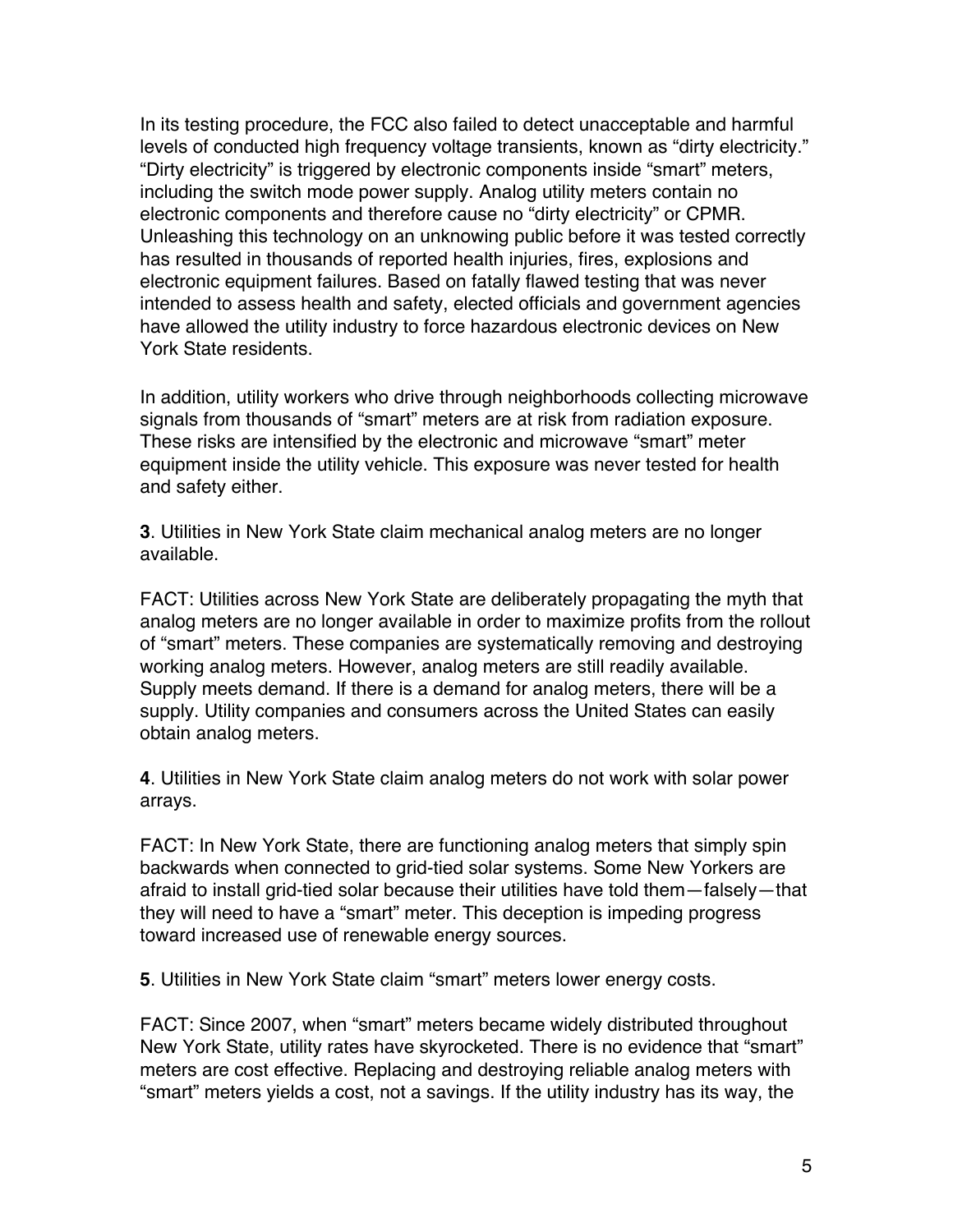"smart" meters presently installed in New York State will need to be replaced with even more harmful untested two-way "smart" meters. This will impose further costs to consumers while providing no proven benefits.

**6**. Utilities in New York State claim "smart" meters are similar to and as "safe" as other electronic appliances and devices in homes.

FACT: With NYSPSC approval, utility companies in New York State force "smart" meters on consumers. There are no other electronic appliances or devices that everyone is required to have. With other electronic equipment, we have a choice.

"Smart" meters cannot be compared to other devices because these meters are attached at the electric circuit breaker panel. Thus, they are connected to all electrical wiring throughout private property. No other device, other than a "smart" meter, is connected to an entire building's electrical system and contaminates it with transmitted and conducted non-stop, pulsing electrical and microwave radiation that cannot be turned off. "Smart" meters have a dangerous and unique design. No wireless or electronic device can be compared to a "smart" meter.

**7**. Utilities in New York State claim and have convinced the public, lawmakers and environmentalists, that "smart" meters offer benefits for both consumers and the environment. They say that "smart" meters are necessary to manage energy consumption and integrate renewable energy resources into the power grid, therefore addressing the climate crisis.

FACT: In 2009, \$11 billion in Federal stimulus funds were allocated for "green" technology. Utility companies in New York State grabbed hundreds of millions of these funds, our tax dollars, for "smart" meters they claimed were "green." This money grab continues today. Yet, in the last eight years, New Yorkers have seen no proof of any environmental benefits from "smart" meters.

The utility industry was not considering the environment when it first began installing "smart" meters, but instead intended to increase its profits by eliminating jobs for meter readers, raising rates and collecting data to sell to third parties.

Replacing analog meters with electronic "smart" meters does not save energy. Are millions of pulsing microwave "smart" meters, installed on every house and building in New York State, going to save energy? Is it sustainable to set up an energy-intensive electronic "smart" meter infrastructure? Will it help the climate crisis to build giant temperature controlled buildings to house massive utility data collection centers? Is it benefiting the environment to use excessive amounts of energy to steal and sell our private utility usage data? No, all of these undertakings are excessive and wasteful. The push by the utility industry to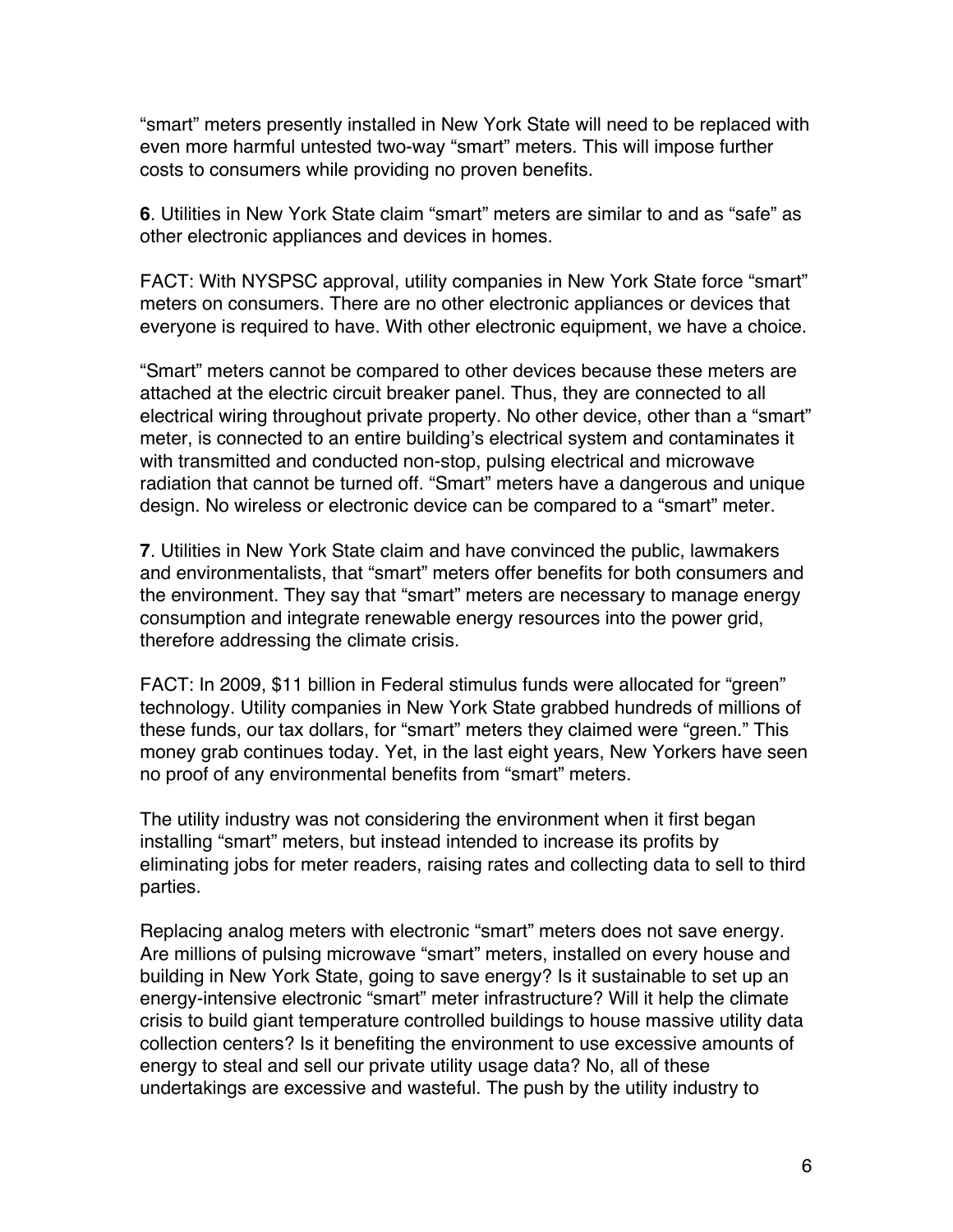green-wash "smart" meters is motivated by profit alone. There are no known benefits to consumers or the environment from a "smart" meter infrastructure.

**8**. Utilities in New York State claim that a time-of-use rate system facilitated by "smart" meters is essential for energy savings.

FACT: Time-of-use rates are another excuse for the utility industry to install "smart" meters. Time-of-use charges are unjust. For example, it is unfair to impose higher rates for daytime usage when an individual works at night and is only home during the day. "Smart" meters and time-of-use rates are not needed in order to level peak demand when there are proven educational and noninvasive conservation methods that are successful.

**9**. Utilities in New York State claim "smart" meters do not collect personal utility usage data.

FACT: "Smart" meters are designed to collect granular personal utility usage data. If a more intensive two-way "smart" meter infrastructure is approved in New York State, personal data will not only continue to be collected, it will also be sold by utilities to third parties, without consumers' permission. Utilities have no right to obtain or sell customers' personal utility information. This is electronic trespassing.

**10**. Some utilities in New York State are charging fees for an electronic "nontransmitting digital opt-out meter," which is leading customers to believe that these "opt-out" meters are safe.

FACT: All digital electronic utility meters, including the so-called "opt-out," are technically "smart" meters, therefore unsafe. Both transmitting and nontransmitting digital "smart" meters invade privacy, cause "dirty electricity" to conduct into buildings on electrical wiring, are an electrical hazard and were never tested for health and safety. Many health complaints have been reported after the installation of both transmitting and non-transmitting "smart" meters. Digital electronic meters, whether transmitting or not, are a violation of consumer rights.

It is nonsensical for utilities to make New York State residents pay costly fees to "opt-out" of a "smart" meter, only to have another "smart" meter imposed on them, especially when safer analog meters are already approved by the NYSPSC. This deceitful utility "opt-out" offer is designed to confuse the public about the safety of "smart" meters.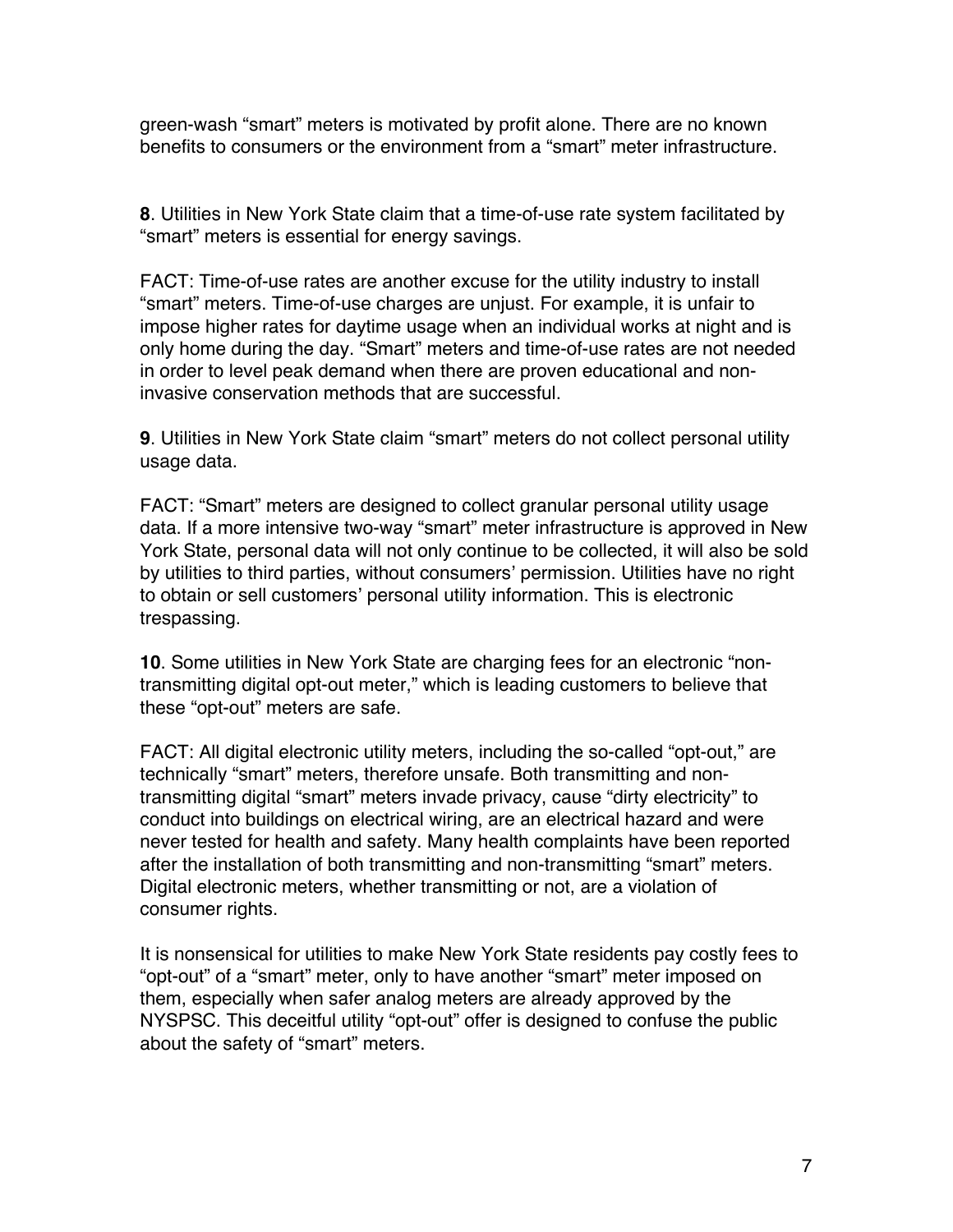An analog "opt-out" may be a good start but it is not a long-term solution. Those who do not have "smart" meters will still be exposed to dangerous radiation from surrounding meters. How do people who live in apartments "opt-out" when everyone else around them has "smart" meters? How do families who live above hundreds of electric, water and gas "smart" meters "opt-out" if they want to protect themselves? How do individuals who live on the other side of a bank of "smart" meters "opt-out" from transmitted microwave radiation coming through their walls? How do parents who know nothing about meters protect a baby who is sleeping on the other side of a bank of "smart" meters? How do building superintendents living in basement apartments next to rooms full of "smart" meters protect themselves? No one can "opt-out" of CPMR or "dirty electricity." The only safe solution is the complete elimination of "smart" meters and the return of analog meters.

#### **Smart Meters Should Never Have Been Approved in New York**

It was a terrible and costly mistake for the NYSPSC to approve the deployment of "smart" meters. There have never been any plausible justifications for using "smart" meters. Analog meters should have been left in place for the following reasons:

- o Analog meters have been used safely for decades with no health, fire, electrical or privacy complaints. "Smart" meters have been used for less than a decade with many thousands of reported complaints.
- $\circ$  Analog meters are durable, accurate, cost-effective and have a life span of 20 to 40 years or longer. "Smart" meters are flawed, ill-conceived plastic devices that need to be replaced often.
- o Analog meters have proper surge protection. "Smart" meters do not have surge protection.
- o Analog meters protect the privacy of utility consumers. "Smart" meters harvest private utility usage data.
- o Analog meters are not a safety threat. "Smart" meters cause fires, explosions and equipment failures and are a cyber-security threat.
- o Analog meters are well-designed mechanical devices that contain no electronic components or antennas, waste no electricity and do not need batteries. "Smart" meters contain poorly designed electronic components and microwave antennas that waste electricity.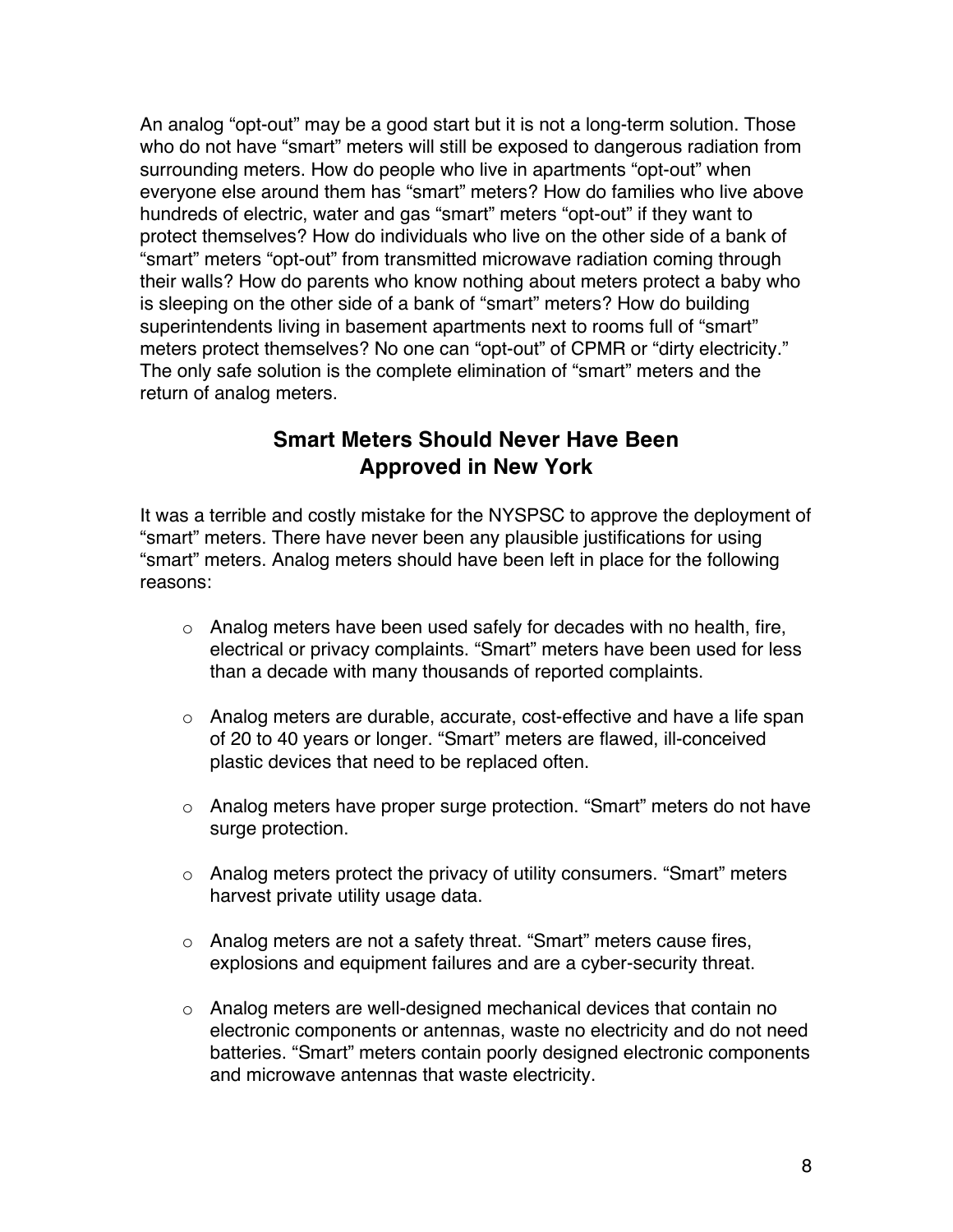o Analog meters do not cause "dirty electricity" or microwave radiation to conduct onto electrical wiring. "Smart" meters cause unprecedented "dirty electricity" and microwave radiation to conduct onto electrical wiring, thus contaminating entire electrical systems.

#### **Using False Information to Justify Smart Meters**

The justification for the utility industry's entire rollout of "smart" meters is based on erroneous claims. The public is not being protected. How many more complaints about the hazards of "smart" meters do we need before something is done about this? How many more people will have to be injured before elected officials and government agencies take this seriously? Who is responsible for the harm this has caused? These problems must be investigated.

#### **Local Municipalities Address the Dangers of Smart Meters**

To date, the Ulster and Dutchess County Legislatures, the Towns of Woodstock and Olive and the City of Kingston have passed resolutions asking the New York State Legislature to investigate the health, safety, privacy, cyber security and financial risks of "smart" meters. They have done this in response to escalating complaints from residents about the risks of "smart" meters. Each of these communities has affirmed the immediate right of utility customers to retain or recover analog meters.

## **Conclusion**

## **Safe and Sustainable Energy Goals with Analog Meters**

New Yorkers have made it clear that they want to conserve energy and address the climate crisis, as evidenced by numerous comments submitted to the NYSPSC. Those who have taken the time to research and educate themselves about "smart" meters have made it clear that we cannot ignore the facts or waste money on this failed technology.

For over seven years, the NYSPSC and elected officials have willfully ignored public concerns and mounting scientific evidence about the dangers of "smart" meters. Since 2009, scientists, doctors, fire prevention experts, privacy and cyber security experts and engineers have warned that "smart" meters expose us all to intolerable risks. It is now time to heed these warnings and focus the powerful collective energy of New Yorkers on public safety and sound energy conservation, rather than surrendering to corporate greed.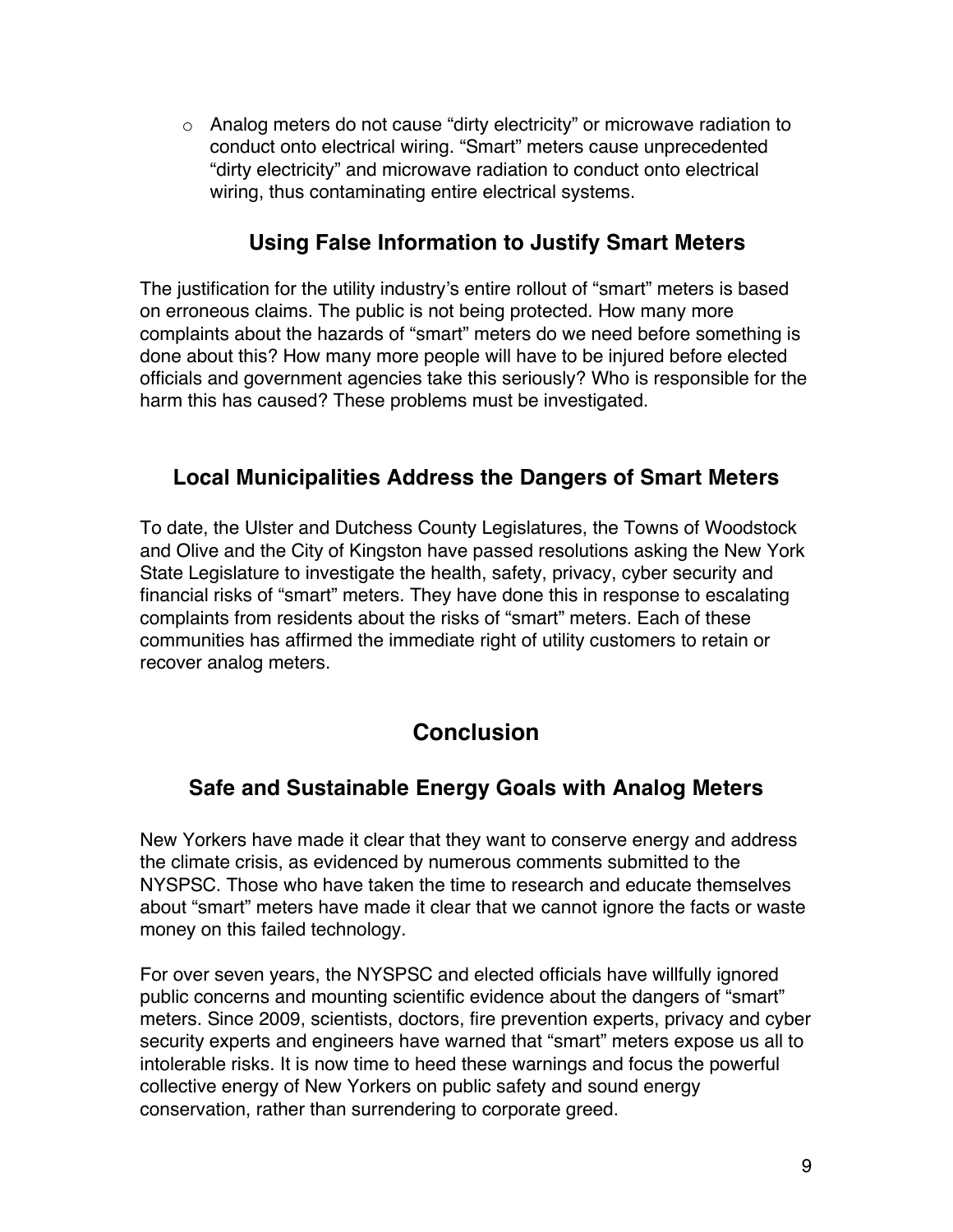Contrary to utility industry claims, "smart" meters were never tested for health, safety, privacy, cyber security, fire hazards or radiation emissions. "Smart" meters have no proven consumer benefits. To protect public health, safety and the environment, New York State residents and elected officials must take immediate action to stop "smart" meters.

## **Stop Smart Meters NY**

Michele Hertz, Westchester County Toby Stover, Ulster County info@stopsmartmetersny.org

## **SOURCES:**

#### **A. HEALTH RISKS**

Dr. Ronald Powell: Symptoms After Exposure To Smart Meter Radiation http://stopsmartmetersny.org/images/Symptoms\_after\_Exposure\_to\_Smart\_Meter\_Radiation.pdf

American Academy of Environmental Medicine Opposes the Installation of "Smart" Meters http://stopsmartmetersny.org/images/AAEMSMCS.pdf

Study Uncovers How Electromagnetic Fields Amplify Pain in Amputees ddallas.edu/news/2016/2/3-31891\_Study-

Video: Dr. Dietrich Klinghardt: "Smart" Meters & EMR: The Crisis of Our Time https://www.youtube.com/watch?v=b\_wxM6IAF1I

Video: 200 International scientists sign an appeal to the United Nations to protect human health and wildlife from electromagnetic fields and wireless technology

https://vimeo.com/129194410

Video: MSMA: Woman Suffers Acute Radiation Exposure from "Smart" Meters https://www.youtube.com/watch?v=F9QZuWPw6Y0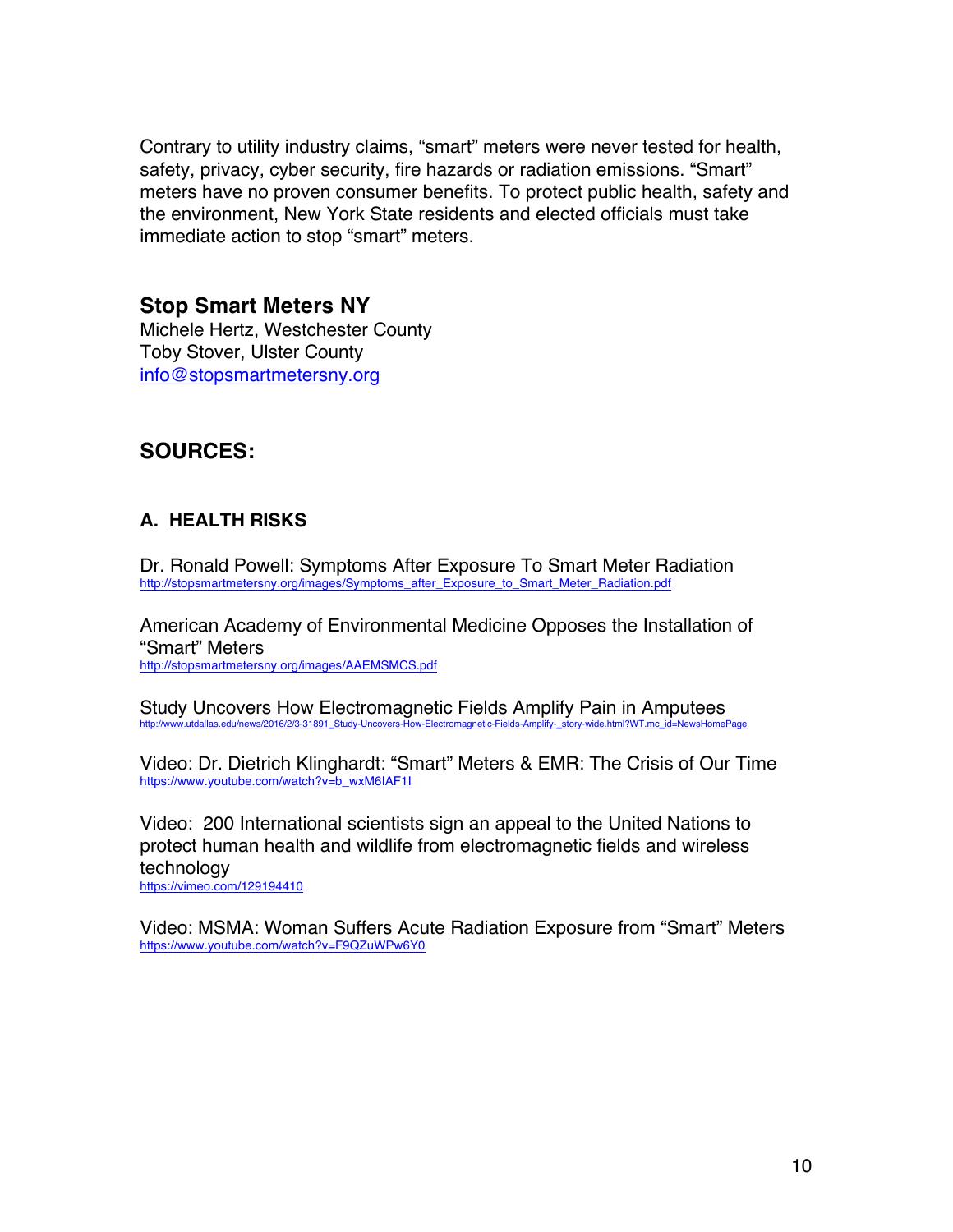#### **B. SAFETY RISKS**

More Tips from Con Edison for UL Approved Electronics http://www.coned.com/customercentral/electricsafety.asp

"Smart" meter fires and explosions:

EMF Safety Network: Smart Meter Fires and Explosions http://emfsafetynetwork.org/smart-meters/smart-meter-fires-and-explosions/

Stop Smart Meters: "Smart" Meter Fire News Round Up s.org/2012/09/08/news-round-up-smart-meter-fires-open-up-a-difficult-smart-grid-story-

Smart Grid Awareness: Domino Effect "Smart" Meter Fires http://smartgridawareness.org/2014/08/27/domino-effect-of-more-smart-meters-being-replaced-due-to-fires/

"Smart" meter recalls:

Article: 2016-Hydro One pulls plug on wonky smart meters in rural areas http://ottawacitizen.com/opinion/columnists/egan-hydro-one-pulls-plug-on-rural-smart-meter-signals

Article: More Smart Meters Removed Due to Fire Hazard http://incompliancemag.com/thousands-more-smart-meters-removed-due-to-fire-hazard/

#### **C. PRIVACY RISKS**

"Smart" meter privacy breaches:

Smart Meter Awareness: "Smart" Meters Generate a "Gold Mine of Data" for **Utilities** http://smartgridawareness.org/2015/12/31/smart-meters-generate-gold-mine-of-data/#more-13704

Cyber-security risks:

Smart Grid Awareness: Puppet Attack: Newly Discovered Cyber Threat for Smart Meters

http://smartgridawareness.org/2016/01/13/puppet-attack-new-cyber-threat-for-smart-meters/#more-13816

Video: CIA Director Calls Smart Grid Really Stupid - Security - Smart Meters https://www.youtube.com/watch?v=rIFD1sUTGX8&list=PLD83D71F37917E809&index=4